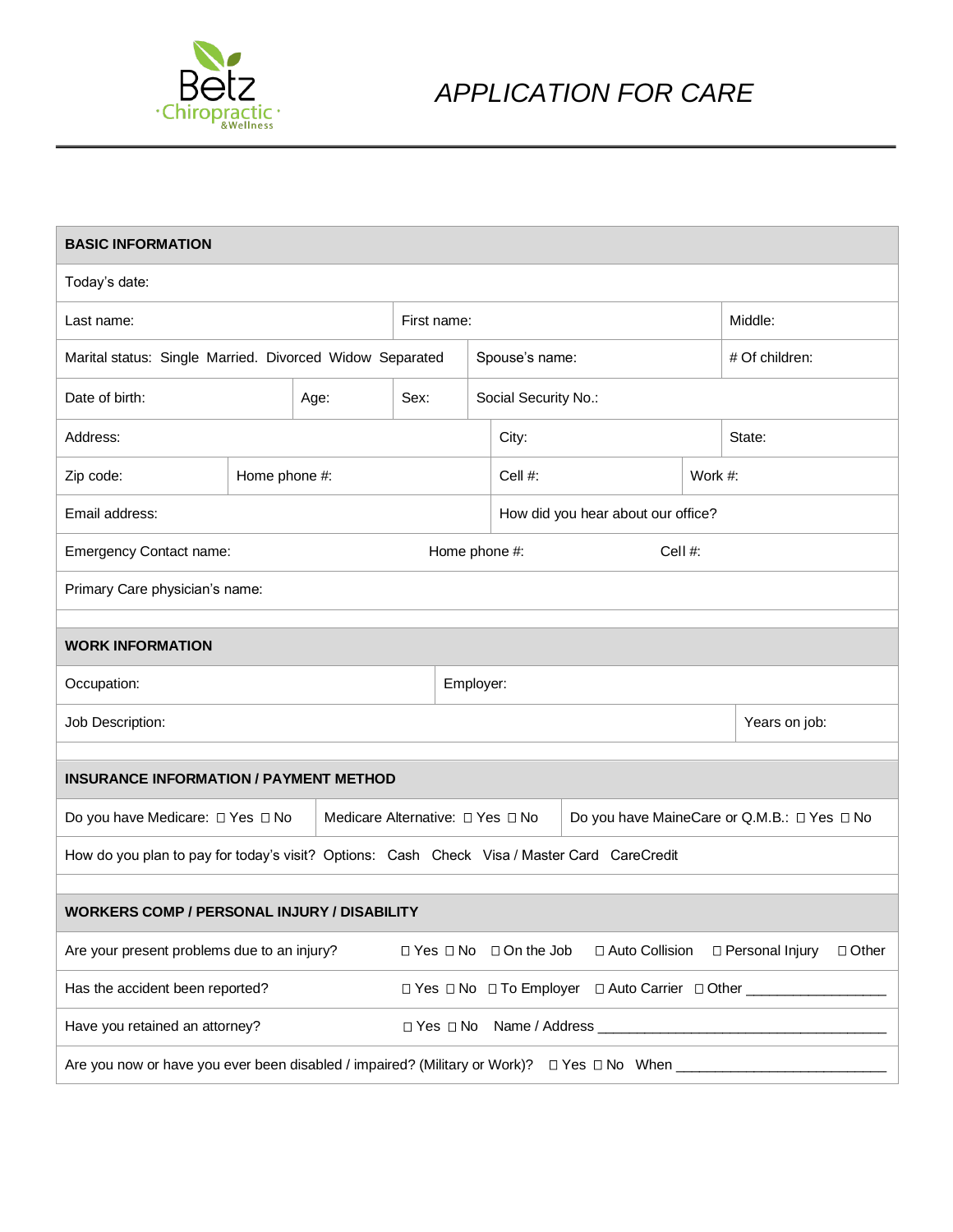# *INFORMED CONSENT*



# **Effective: 01/1/2020**

You are the decision maker for your health care. Part of our role is to provide you with information to assist you in making informed choices. This process is often referred to as "informed consent" and involves your understanding and agreement regarding the care we recommend, the benefits and risks associated with the care, alternatives, and the potential effect on your health if you choose not to receive the care.

We may conduct some diagnostic or examination procedures if indicated. Any examinations or tests conducted will be carefully performed but may be uncomfortable.

Chiropractic care centrally involves what is known as a chiropractic adjustment. There may be additional supportive procedures or recommendations as well. When providing an adjustment, we use our hands or an instrument to reposition anatomical structures, such as vertebrae. Potential benefits of an adjustment include restoring normal joint motion, reducing swelling and inflammation in a joint, reducing pain in the joint, and improving neurological functioning and overall well-being.

It is important that you understand, as with all health care approaches, results are not guaranteed, and there is no promise to cure. As with all types of health care interventions, there are some risks to care, including, but not limited to: muscle spasms, aggravating and/or temporary increase in symptoms, lack of improvement of symptoms, discomfort from ice packs, fractures (broken bones), disc injuries, strokes, dislocations, strains, and sprains. With respect to strokes, there is a rare but serious condition known as a cervical arterial dissection that involves an abnormal change in the wall of an artery that may cause the development of a thrombus (clot) with the potential to lead to a stroke. This occurs in 3-4 of every 100,000 people whether they are receiving health care or not. Patients who experience this condition often, but not always, present to their medical doctor or chiropractor with neck pain and headache. Unfortunately a percentage of these patients will experience a stroke. As chiropractic can involve manually and/or mechanically adjusting the cervical spine, it has been reported that chiropractic care may be a risk for developing this type of stroke. The association with stroke is exceedingly rare and is estimated to be related in one in one million to one in two million cervical adjustments.

It is also important that you understand there are treatment options available for your condition other than chiropractic procedures. Likely, you have tried many of these approaches already. These options may include, but are not limited to: self-administered care, over-the-counter pain relievers, physical measures and rest, medical care with prescription drugs, physical therapy, bracing, injections, and surgery. Lastly, you have the right to a second opinion and to secure other opinions about your circumstances and health care as you see fit.

*I have read, or have had read to me, the above consent. I appreciate that it is not possible to consider every possible complication to care. I have also had an opportunity to ask questions about its content, and by signing below, I agree with the current or future recommendation to receive chiropractic care as is deemed appropriate for my circumstance. I intend this consent to cover the entire course of care in this office for my present condition and for any future condition(s) for which I seek chiropractic care from this office.* 

| Patient printed name  | Patient signature  | Patient date of birth | Date |
|-----------------------|--------------------|-----------------------|------|
| Guardian printed name | Guardian signature | Date                  |      |
| Witness printed name  | Witness signature  | Date                  |      |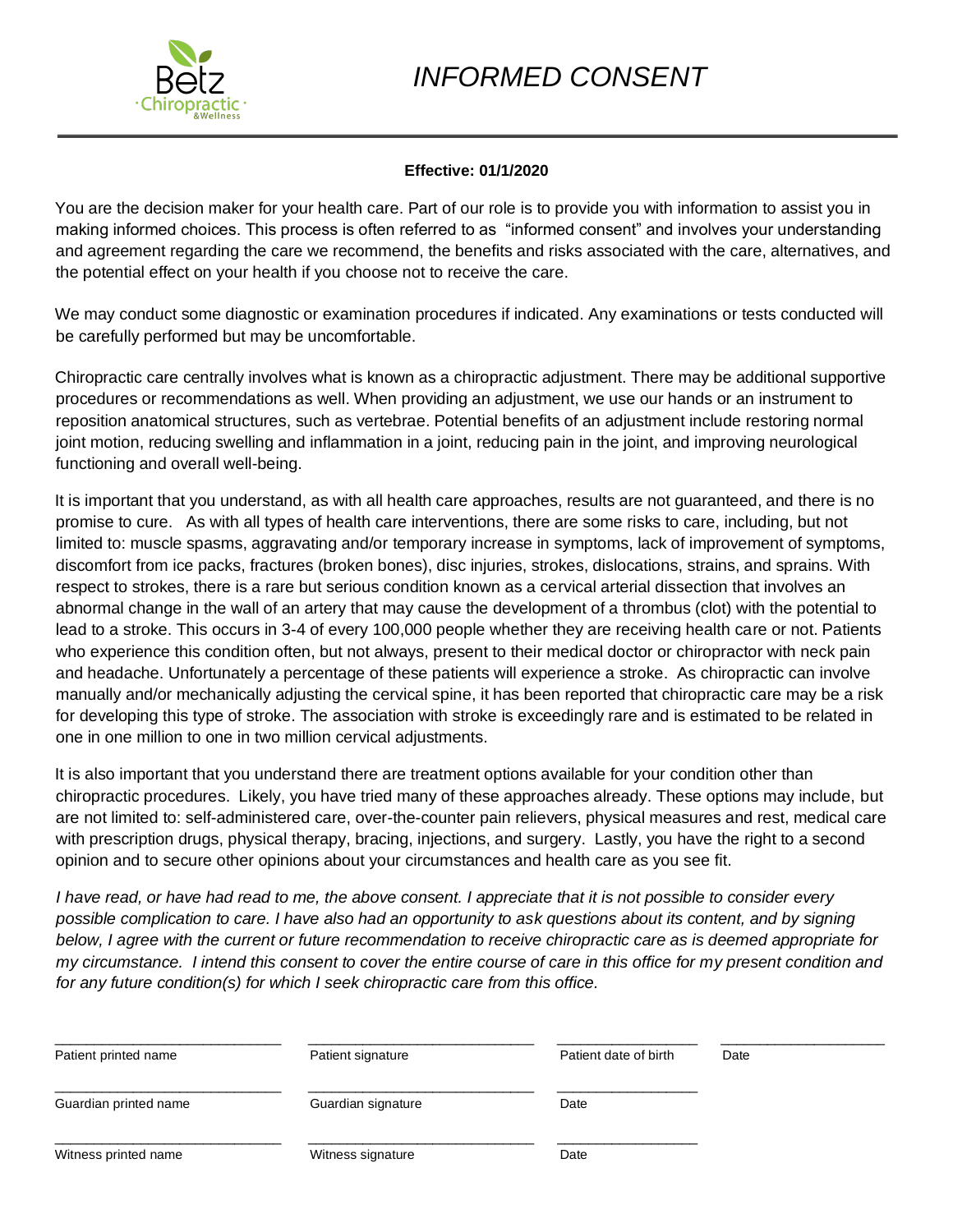

# *CASE HISTORY*

Name: \_\_\_\_\_\_\_\_\_\_\_\_\_\_\_\_\_\_\_\_\_\_\_\_\_\_\_\_\_\_\_\_\_\_\_\_ Date of birth: \_\_\_\_\_\_\_\_\_\_\_\_\_\_\_\_ Date: \_\_\_\_\_\_\_\_\_\_\_\_\_\_\_\_

### **CHIEF COMPLAINT / REGIONS OF PAIN SEVERITY OF PAIN**

- $2.$
- 3. \_\_\_\_\_\_\_\_\_\_\_\_\_\_\_\_\_\_\_\_\_\_\_\_\_\_\_\_\_\_\_\_\_\_\_\_\_ **MARK PAIN REGION**
- 

復進 6<br>666

Please mark area of pain on the drawing using the codes listed above

1. \_\_\_\_\_\_\_\_\_\_\_\_\_\_\_\_\_\_\_\_\_\_\_\_\_\_\_\_\_\_\_\_\_\_\_\_\_ List region of pain and circle severity number (1 = least, 10 = greatest)

4. \_\_\_\_\_\_\_\_\_\_\_\_\_\_\_\_\_\_\_\_\_\_\_\_\_\_\_\_\_\_\_\_\_\_\_\_\_ Constant • Frequent • Intermittent

i.e. Neck  $1 2 3 4 5 6 7$  (8) 9 10 *Constant*

### **MARK PAIN AREA**

| $--$ Sharp    |             | **** Burning     |
|---------------|-------------|------------------|
| \\\\ Stabbing |             | 0000 Dull / Achy |
| ++++ Numbness | xxxxx Other |                  |

### **REGIONS**

| <b>Neck</b> |   |  |                      |  |  |  |
|-------------|---|--|----------------------|--|--|--|
|             |   |  | 1 2 3 4 5 6 7 8 9 10 |  |  |  |
| Mid Back    |   |  |                      |  |  |  |
|             |   |  | 1 2 3 4 5 6 7 8 9 10 |  |  |  |
| Low Back    |   |  |                      |  |  |  |
|             |   |  | 2 3 4 5 6 7 8 9 10   |  |  |  |
| Hips        |   |  |                      |  |  |  |
|             |   |  | 1 2 3 4 5 6 7 8 9 10 |  |  |  |
| Arms        |   |  |                      |  |  |  |
|             |   |  | 1 2 3 4 5 6 7 8 9 10 |  |  |  |
| Legs        |   |  |                      |  |  |  |
|             | 1 |  | 2 3 4 5 6 7 8 9 10   |  |  |  |
|             |   |  |                      |  |  |  |

**PREVIOUS CARE:** (Most recent doctors / care providers seen for your chief complaints)

| . .<br>×<br>×<br>I |
|--------------------|
|--------------------|

Date seen Results

\_\_\_\_\_\_\_\_\_\_\_\_\_\_\_\_\_\_\_\_\_\_\_\_\_\_\_\_\_\_\_\_\_\_\_\_\_ \_\_\_\_\_\_\_\_\_\_\_\_\_\_\_\_\_\_\_\_\_ \_\_\_\_\_\_\_\_\_\_\_\_\_\_\_\_\_\_\_\_\_\_\_\_\_\_\_\_\_\_\_\_\_\_\_\_\_\_\_\_\_\_\_\_\_\_\_\_\_\_\_\_\_\_\_\_ \_\_\_\_\_\_\_\_\_\_\_\_\_\_\_\_\_\_\_\_\_\_\_\_\_\_\_\_\_\_\_\_\_\_\_\_\_ \_\_\_\_\_\_\_\_\_\_\_\_\_\_\_\_\_\_\_\_\_ \_\_\_\_\_\_\_\_\_\_\_\_\_\_\_\_\_\_\_\_\_\_\_\_\_\_\_\_\_\_\_\_\_\_\_\_\_\_\_\_\_\_\_\_\_\_\_\_\_\_\_\_\_\_\_\_ \_\_\_\_\_\_\_\_\_\_\_\_\_\_\_\_\_\_\_\_\_\_\_\_\_\_\_\_\_\_\_\_\_\_\_\_\_ \_\_\_\_\_\_\_\_\_\_\_\_\_\_\_\_\_\_\_\_\_ \_\_\_\_\_\_\_\_\_\_\_\_\_\_\_\_\_\_\_\_\_\_\_\_\_\_\_\_\_\_\_\_\_\_\_\_\_\_\_\_\_\_\_\_\_\_\_\_\_\_\_\_\_\_\_\_

 $\square$  Smoking Packs/Day\_\_\_\_\_\_\_\_  $\square$  None Mother - living  $\square$  Y  $\square$  N Alcohol Drinks/Day\_\_\_\_\_\_\_\_\_ Moderate Father - living Y N  $\Box$  Soda Cups/Day\_\_\_\_\_\_\_\_\_  $\Box$  Type\_\_\_\_\_\_\_\_\_\_\_\_\_\_\_ Sister(s), # of\_\_\_\_\_

# **HABITS EXERCISE FAMILY HISTORY** Diabetes Heart Kidney Cancer Back

Coffee Cups/Day\_\_\_\_\_\_\_\_\_ Daily Brother(s), # of\_\_\_\_\_\_

|   |   |    | iabetes Heart Kidney Cancer Back |   |
|---|---|----|----------------------------------|---|
|   |   |    |                                  |   |
| П |   | '' |                                  |   |
| П | П | П  | П                                | П |
|   |   |    |                                  |   |
|   |   |    |                                  |   |

# HAVE YOU HAD ANY OF THE FOLLOWING DISEASES? If NO, check here:  $\square$

- 
- 
- 
- 
- 
- 

 Alcoholism Cancer Epilepsy Influenza Mumps Rheumatic Fever Anemia Chicken Pox Goiter Low Back Pain Pleurisy Scoliosis Appendicitis Diabetes Heart Disease Measles Pneumonia Sprain/Strain Sacroiliac Arthritis Eczema HIV Positive Mental Disorder Polio Whiplash

| . . | .                |  |
|-----|------------------|--|
|     | <b>Scoliosis</b> |  |

- 
- 
-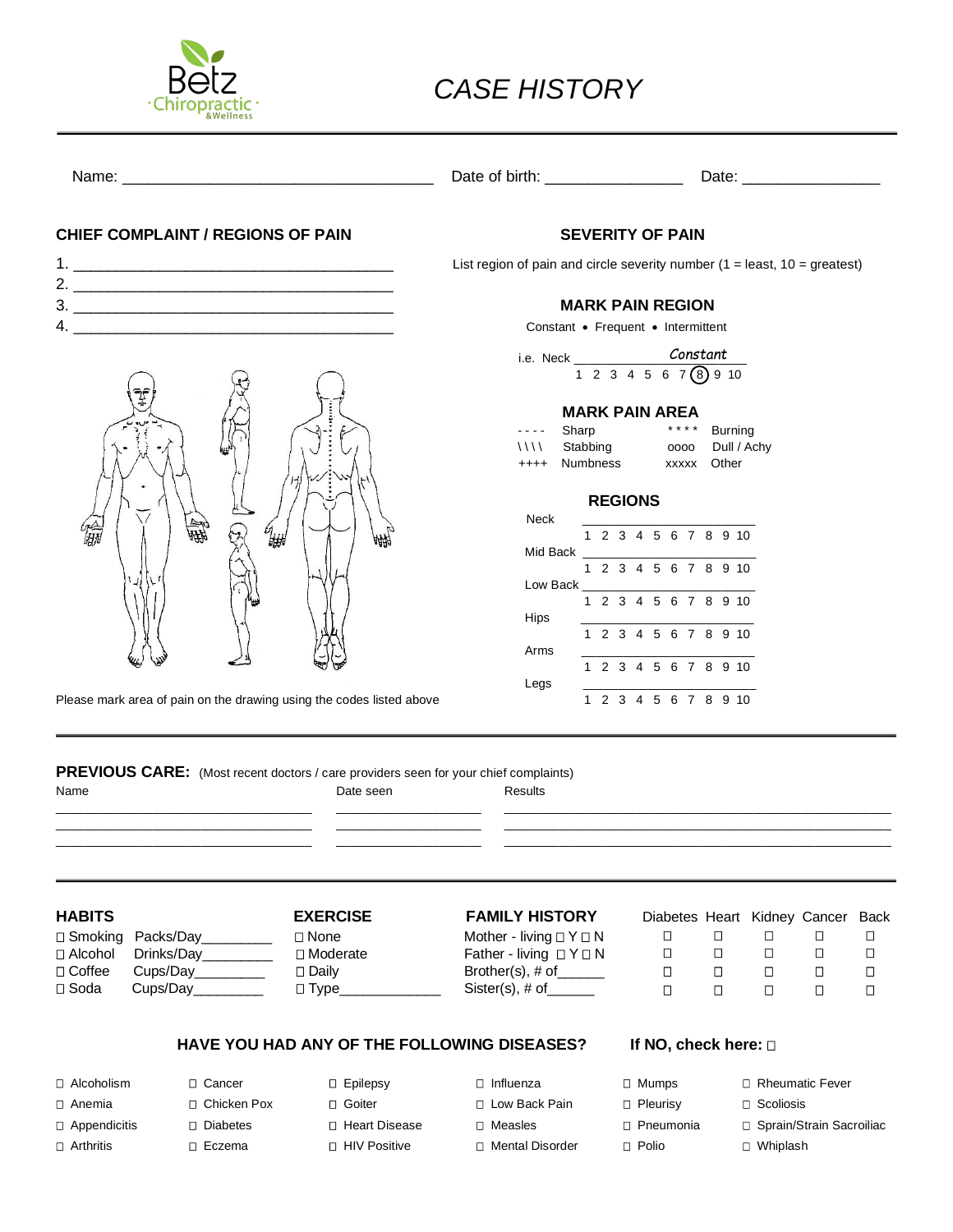

# *PAST MEDICAL HISTORY*

Name: \_\_\_\_\_\_\_\_\_\_\_\_\_\_\_\_\_\_\_\_\_\_\_\_\_\_\_\_\_\_\_ Date of birth: \_\_\_\_\_\_\_\_\_\_\_\_\_\_\_ Date: \_\_\_\_\_\_\_\_\_\_\_\_\_\_\_\_

Please enter: "2" (Previously), "3" (Presently), in front of all the following signs and symptoms. Leave blank if not applicable. A complete history and understanding of your health will facilitate care.

| <b>CONSTITUTIONAL</b>       | <b>GASTRO-INTESTINAL</b>                         | EYE/EAR/NOSE/THROAT      | <b>RESPIRATORY</b>                                                                                                                                                                                                             |
|-----------------------------|--------------------------------------------------|--------------------------|--------------------------------------------------------------------------------------------------------------------------------------------------------------------------------------------------------------------------------|
| Headache                    | Poor Appetite                                    | Poor Vision              | Chronic Cough                                                                                                                                                                                                                  |
| Fever                       | Poor Digestion                                   | <b>Crossed Eyes</b>      | <b>Spitting Blood</b>                                                                                                                                                                                                          |
| Chills                      | Starvation<br>$\overline{\phantom{a}}$           | Pain in Eyes             | Spitting Phlegm                                                                                                                                                                                                                |
| <b>Night Sweats</b>         | Belching or Gas                                  | Deafness                 | Chest Pain                                                                                                                                                                                                                     |
| Fainting                    | Nausea                                           | Earache                  | <b>Difficulty Breathing</b>                                                                                                                                                                                                    |
| <b>Dizziness</b>            | Vomiting                                         | Ear Noises               |                                                                                                                                                                                                                                |
| Convulsions                 | <b>Vomiting Blood</b>                            | Ear Discharge            | <b>GENITO-URINARY</b>                                                                                                                                                                                                          |
| Loss of Sleep               | Pain over Stomach                                | <b>Nasal Obstruction</b> | <b>Frequent Urination</b>                                                                                                                                                                                                      |
| Fatigue                     | Constipation                                     | Nose Bleeds              | <b>Painful Urination</b>                                                                                                                                                                                                       |
| <b>Nervousness</b>          | Diarrhea                                         | Sore Throat              | <b>Blood in Urine</b>                                                                                                                                                                                                          |
| Loss of Weight              | Colon Trouble                                    | Hoarseness               | Kidney Infection                                                                                                                                                                                                               |
| Numbness or Pain in         | Hemorrhoids (Piles)<br>$\overline{\phantom{0}}$  | Hay Fever                | <b>Bed Wetting</b>                                                                                                                                                                                                             |
| Arms/Legs/Hands             | <b>Fluid Retention</b>                           | Asthma                   | Inability to Control Urine                                                                                                                                                                                                     |
| Allergies                   | Liver Trouble                                    | <b>Frequent Colds</b>    | <b>Prostate Trouble</b>                                                                                                                                                                                                        |
| Wheezing                    | ____ Gout                                        | <b>Enlarged Thyroid</b>  |                                                                                                                                                                                                                                |
| Neuralgia                   | Jaundice                                         | Tonsillitis              | <b>FOR WOMEN ONLY</b>                                                                                                                                                                                                          |
|                             | <b>Gall Bladder Trouble</b>                      | Sinus Trouble            | <b>Painful Periods</b>                                                                                                                                                                                                         |
| <b>MUSCLES &amp; JOINTS</b> |                                                  |                          | <b>Excessive Flow</b>                                                                                                                                                                                                          |
| Weakness                    | <b>CARDIO-VASCULAR</b>                           | <b>SKIN OR ALLERGIES</b> | <b>Irregular Cycle</b>                                                                                                                                                                                                         |
| Twitching                   | Rapid Heart                                      | <b>Skin Eruptions</b>    | <b>Hot Flashes</b>                                                                                                                                                                                                             |
| <b>Stiff Neck</b>           | Slow Heart                                       | Itching                  | Cramps or Backaches                                                                                                                                                                                                            |
| Backache                    | <b>High Blood Pressure</b><br>$\sim$             | <b>Bruising Easily</b>   | Vaginal Discharge                                                                                                                                                                                                              |
| Swollen Joints              | Low Blood Pressure                               | <b>Dryness</b>           | Pregnant at this Time □ Yes □ No                                                                                                                                                                                               |
| Tremors                     | Pain Over Heart                                  | <b>Boils</b>             |                                                                                                                                                                                                                                |
| Foot Trouble                | <b>Heart Trouble</b><br>$\overline{\phantom{0}}$ | Sensitive Skin           |                                                                                                                                                                                                                                |
| <b>Painful Tail Bone</b>    | Swelling in Ankles<br>$\sim$ 100 $\mu$           | Hives or Allergy         | Other: the contract of the contract of the contract of the contract of the contract of the contract of the contract of the contract of the contract of the contract of the contract of the contract of the contract of the con |
| Pain Between Shoulders      | Poor Circulation                                 | Eczema                   |                                                                                                                                                                                                                                |
| Spinal Curvature            | Varicose Veins                                   |                          |                                                                                                                                                                                                                                |
|                             | <b>Strokes</b>                                   |                          |                                                                                                                                                                                                                                |

\_\_\_\_ Palpitations \*\*\*\*All areas left blank I have not/do not have problems with. \_\_\_\_\_\_

Initials

# **IN PATIENT / OUT PATIENT OPERATIONS AND PROCEDURES – HOSPITALIZATIONS**

| <b>DATE</b>                                                                                                                                                                                                                         | <b>DATE</b>                     | <b>DATE</b>                                      | <b>DATE</b>                                                                                                                                                                                                                    |
|-------------------------------------------------------------------------------------------------------------------------------------------------------------------------------------------------------------------------------------|---------------------------------|--------------------------------------------------|--------------------------------------------------------------------------------------------------------------------------------------------------------------------------------------------------------------------------------|
| Back Operation                                                                                                                                                                                                                      | Tubes in Ears                   | Sinus<br><u> 1980 - Jan Barbara Barbara, man</u> | Hernia                                                                                                                                                                                                                         |
|                                                                                                                                                                                                                                     | Joint: Appendectomy             | Eye                                              | Other: and the control of the control of the control of the control of the control of the control of the control of the control of the control of the control of the control of the control of the control of the control of t |
| Gall Bladder                                                                                                                                                                                                                        | Tonsillectomy                   | Thyroid                                          | Other: and the control of the control of the control of the control of the control of the control of the control of the control of the control of the control of the control of the control of the control of the control of t |
| Hysterectomy                                                                                                                                                                                                                        | Stomach                         | Dental                                           | Other: and the control of the control of the control of the control of the control of the control of the control of the control of the control of the control of the control of the control of the control of the control of t |
| Hospital Stays <b>Example 2018</b> 2021 2022 2023 2024 2022 2023 2024 2022 2023 2024 2022 2023 2024 2022 2023 2024 2022 2023 2024 2022 2023 2024 2022 2023 2024 2023 2024 2023 2024 2023 2024 2023 2024 2023 2024 2023 2024 2023 20 |                                 |                                                  |                                                                                                                                                                                                                                |
| List any accidents or falls / with dates:                                                                                                                                                                                           |                                 |                                                  | $\Box$ Sports and $\Box$                                                                                                                                                                                                       |
|                                                                                                                                                                                                                                     | □ School_______________________ |                                                  |                                                                                                                                                                                                                                |
|                                                                                                                                                                                                                                     |                                 |                                                  |                                                                                                                                                                                                                                |
|                                                                                                                                                                                                                                     |                                 |                                                  |                                                                                                                                                                                                                                |
| Have you ever had a lapse of memory? $\Box$ Yes $\Box$ No Have you ever been unconscious? $\Box$ Yes $\Box$ No                                                                                                                      |                                 |                                                  |                                                                                                                                                                                                                                |
|                                                                                                                                                                                                                                     |                                 |                                                  |                                                                                                                                                                                                                                |
| For what ailments were these X-rays taken? The contract of the contract of the contract of the contract of the contract of the contract of the contract of the contract of the contract of the contract of the contract of the      |                                 |                                                  |                                                                                                                                                                                                                                |
| Do you suffer from any condition other than that for which you are now consulting Dr. Betz?                                                                                                                                         |                                 |                                                  |                                                                                                                                                                                                                                |
|                                                                                                                                                                                                                                     |                                 |                                                  | Are you presently taking any medication or supplements – prescription or over-the-counter? $\square$ Yes $\square$ No List:                                                                                                    |
|                                                                                                                                                                                                                                     |                                 |                                                  |                                                                                                                                                                                                                                |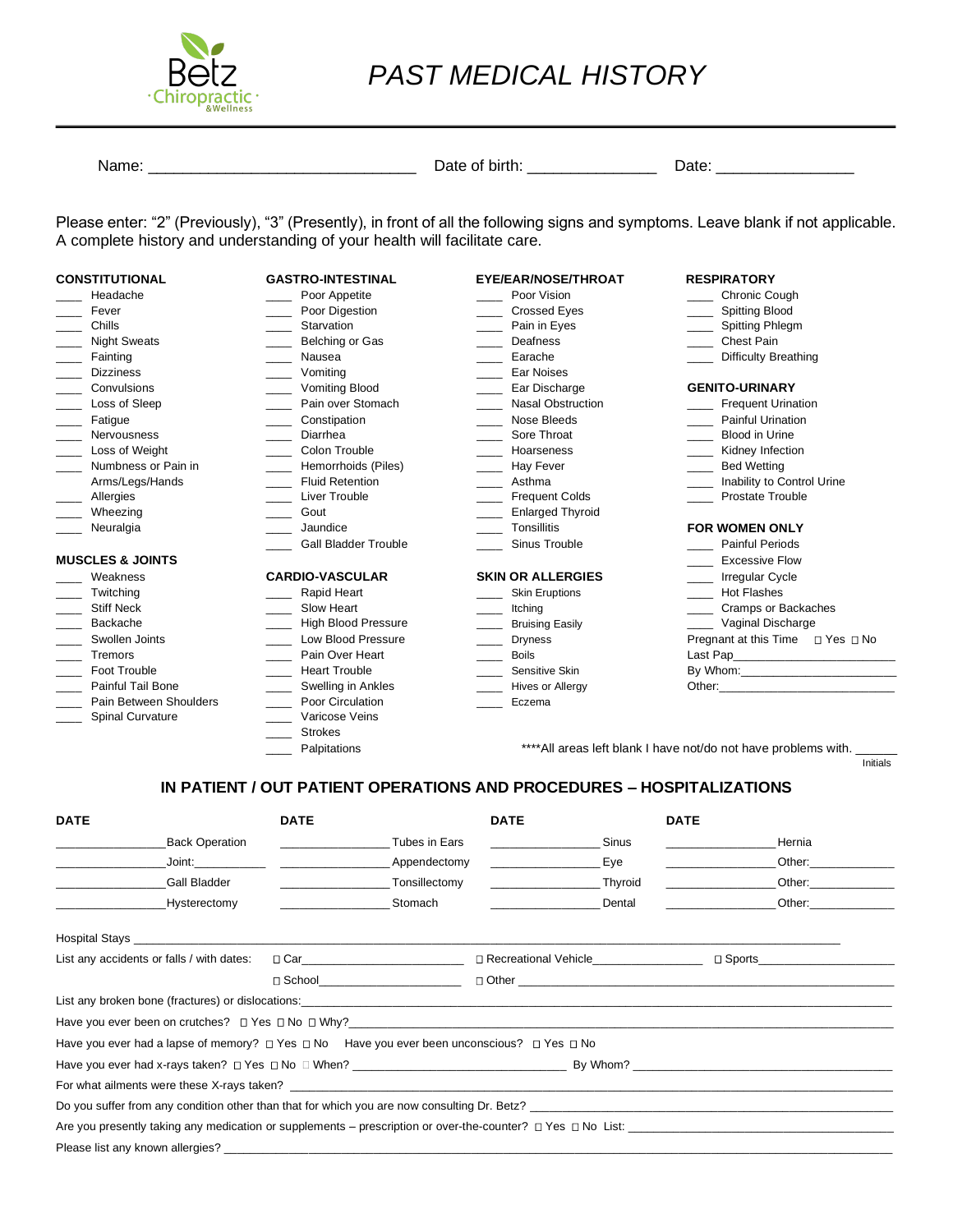

### **PAYMENT / MISSED APPOINTMENTS**

We are a cash practice and are considered "out of network" providers. You may pay by Cash, Check, Credit Card, or Care Credit.

You are responsible for your entire bill at the time of service. This office may make payment arrangements on an individual basis. Any such plan or arrangement may be discussed at a pre-scheduled financial appointment.

A charge will be made for broken appointments unless 24 hours' notice is given.

### **INSURANCE –** *PPO, HMO, MAINECARE, etc.*

Because we are considered "out of network" providers, we do not deal directly with insurance carriers. If you have insurance, we will gladly provide an insurance form (hcfa 1500) for you to submit to your insurance company upon your request. Please make sure you tell the receptionist of your need for a form prior to seeing the Doctor.

**Maine Care** will not pay for visits in our office.

We are not a mediator between you and your insurance company and will not enter into any dispute with your insurance company as your contract is between you and your insurance company. If you have questions concerning this or any other matter, please speak with the receptionist prior to seeing the Doctor.

### **MEDICARE**

If you have Medicare, a Medicare Alternate or Supplement Plan, please give your card(s) to the receptionist prior to seeing the Doctor.

If you have Medicare and MaineCare or Q.M.B., please give your cards to the receptionist prior to seeing the Doctor.

Although we will submit your claim to Medicare for you, you are responsible for your entire bill at the time of service. Medicare will only reimburse you directly for the services that they cover. If you have further questions, please ask the receptionist.

### **WORKERS COMP**

We accept Worker's Compensation Claims. You are responsible to report this claim to your employer and file the claim. We will handle all billing and collections for the compensable amount as stated by law as payment in full for services rendered. If your claim should go to court and be denied, you are responsible for any remaining balance on your claim.

### **PERSONAL INJURY / AUTO ACCIDENT**

We accept Personal Injury/ Auto Accident claims and will handle all billing and collections through your Med Pay or any other insurance carrier you provide. You are responsible for any outstanding balance remaining, regardless of settlement.

*I understand and agree that all services rendered me are charged directly to me and that I am personally responsible for payment. I have read and understand the Office Financial Policy and agree to abide by these terms.* 

| Patient printed name  | Patient signature  | Patient date of birth | Date |
|-----------------------|--------------------|-----------------------|------|
|                       |                    |                       |      |
| Guardian printed name | Guardian signature | Date                  |      |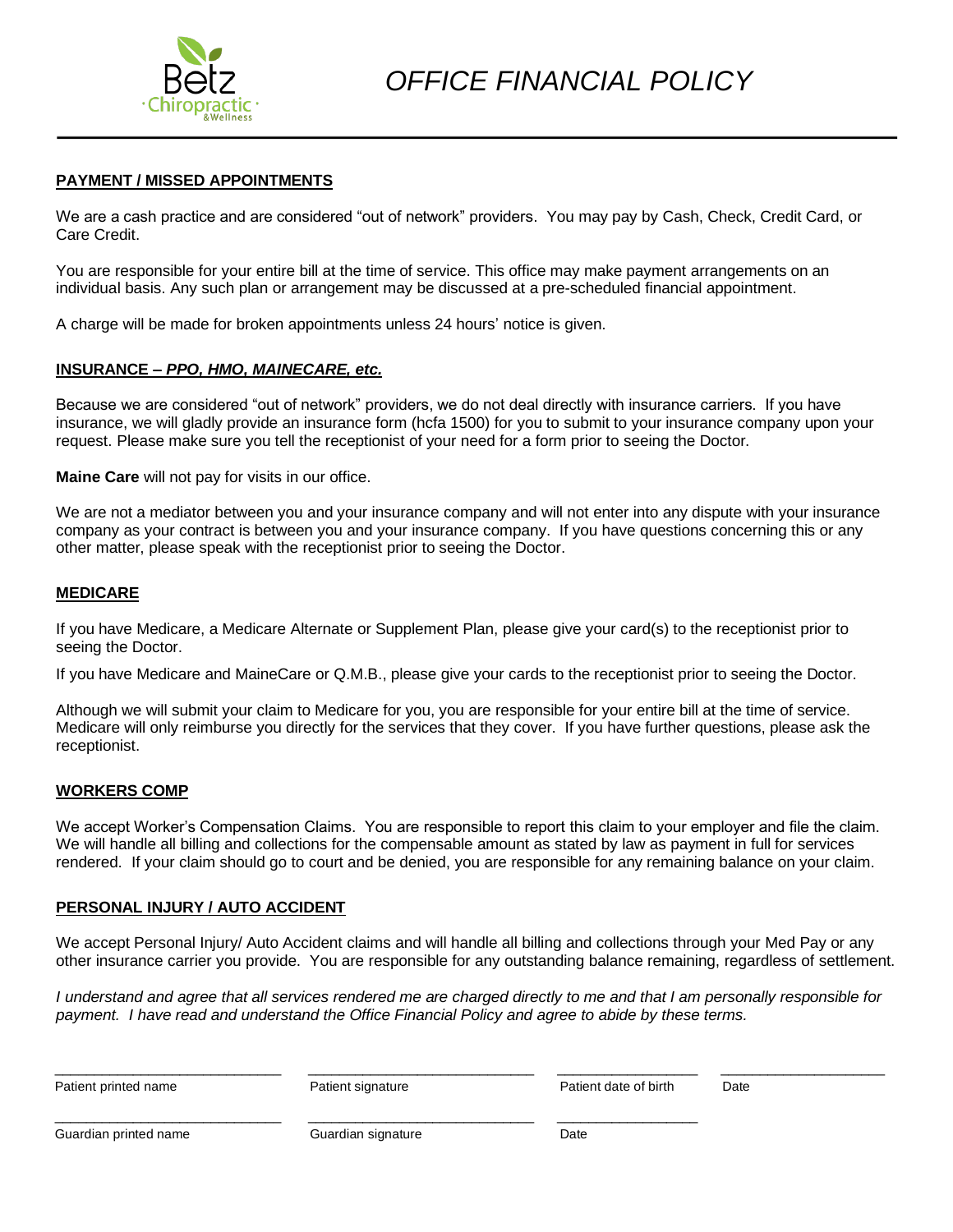

# **Acknowledgement for Consent to Use and Disclosure of Protected Health Information**

# **Use and Disclosure of your Protected Health Information**

Your Protected Health Information will be used by Betz Chiropractic & Wellness or may be disclosed to others for the purposes of treatment, obtaining payment, or supporting the day-to-day health care operations of this office.

## **Notice of Privacy Practices**

You should review the Notice of Privacy Practices for a more complete description of how your Protected Health Information may be used or disclosed. It describes your rights as they concern the limited use of health information, including your demographic information, collected from you and created or received by this office. I have received a copy of the Notice of Patient Privacy Policy. \_\_\_\_\_\_ Patient Initials

# **Requesting a Restriction on the Use or Disclosure of Your Information**

- You may request a restriction on the use or disclosure of your Protected Health Information.
- This office may or may not agree to restrict the use or disclosure of your Protected Health Information.
- If we agree to your request, the restriction will be binding with this office. Use or disclosure of protected information in violation of an agreed upon restriction will be a violation of the federal privacy standards.
- •

# **Notice of Treatment in Open or Common Areas**

Private consultation areas available upon request

### **Revocation of Consent**

You may revoke this consent to the use and disclosure of your Protected Health Information. You must revoke this consent in writing. Any use or disclosure that has already occurred prior to the date on which your revocation of consent is received will not be affected.

### *By my signature below I give my permission to use and disclose my health information.*

| Patient printed name  | Patient signature  | Patient date of birth | Date |
|-----------------------|--------------------|-----------------------|------|
| Guardian printed name | Guardian signature | Date                  |      |
| Witness printed name  | Witness signature  | Date                  |      |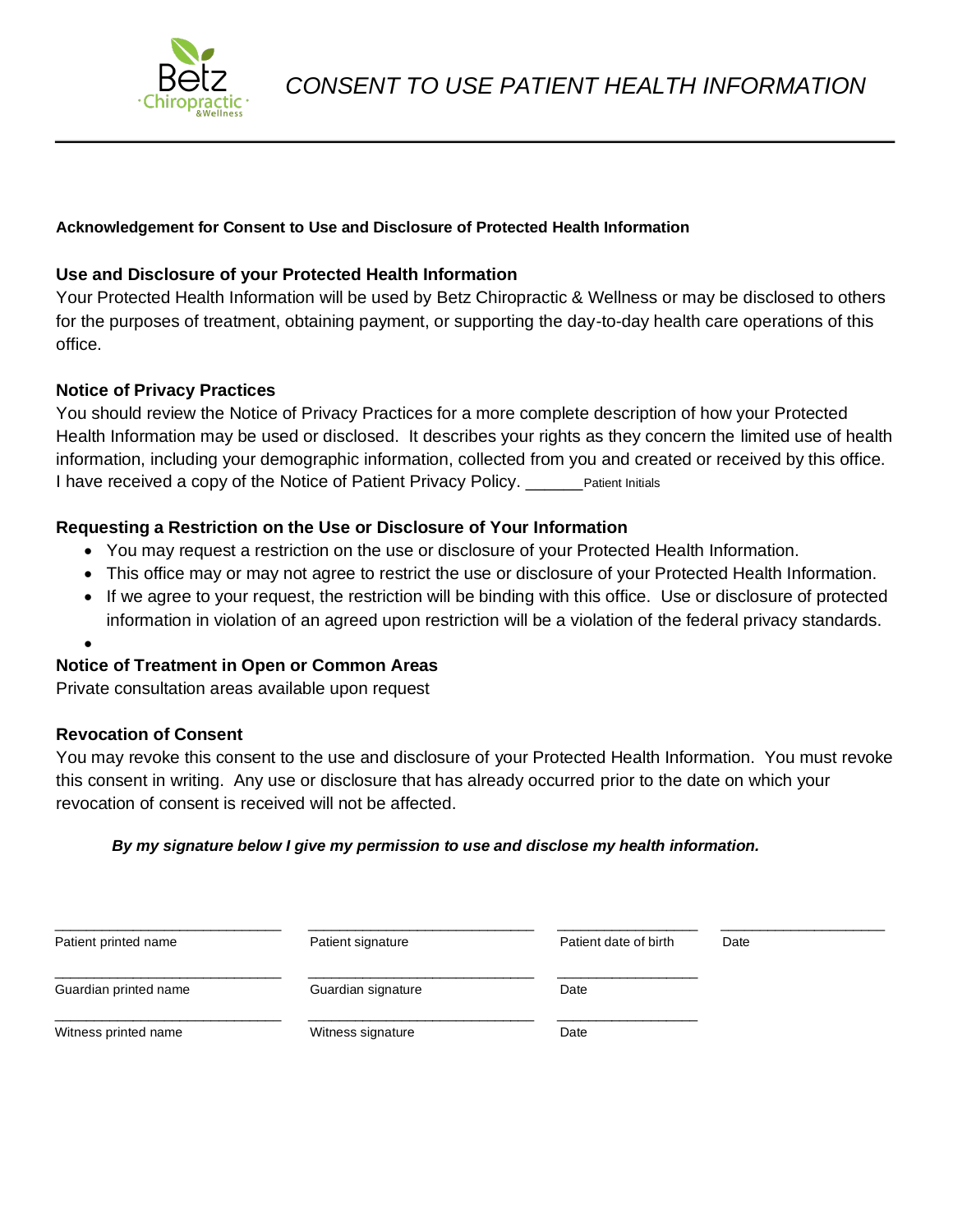

# **Effective: 01/1/2020**

# **THIS NOTICE DESCRIBES HOW MEDICAL INFORMATION ABOUT YOU MAY BE USED AND DISCLOSED AND HOW YOU CAN GET ACCESS TO THAT INFORMATION. PLEASE REVIEW THIS NOTICE CAREFULLY.**

Betz Chiropractic & Wellness (the "Practice"), in accordance with the Health Insurance Portability and Accountability Act (HIPAA) Privacy Rule, (the "Privacy Rule") and applicable state law, is committed to protecting the privacy of your protected health information ("PHI"). PHI includes information about your health condition and the care and treatment you receive from the Practice. The Practice understands that information about your health is personal. This Notice explains how your PHI may be used and disclosed to third parties. This Notice also details your rights regarding your PHI. The Practice is required by law to maintain the privacy of your PHI and to provide you with this Privacy Notice detailing the Practice's legal duties and practices with respect to your PHI. The Practice is also required by law to abide by the terms of this Notice.

## **HOW THE PRACTICE MAY USE AND DISCLOSE YOUR PROTECTED HEALTH INFORMATION**

The Practice, in accordance with this Notice and without asking for your express consent or authorization, may use and disclose your PHI for the purposes of:

**For Treatment** – We may use your PHI to provide you with treatment. We may disclose your PHI to doctors, nurses, technicians, clinicians, medical students, hospitals and other health facilities involved in or consulting in your care. We may also disclose information about you to people outside the practice, such as other health care providers involved in providing treatment to you, and to people who may be involved in your care, such as family members, clergy, or others we use to provide services that are part of your care. If we refer you to another health care provider, we would, as part of the referral process share PHI information about you. For example, if you were referred to a specialist, we would contact the doctor's office and provide such information about you to them so that they could provide services to you.

**For Payment** – We may use and disclose your PHI so we can be paid for the services we provide to you. For example, we may need to give your insurance company information about the health care services we provided to you so your insurance company will pay us for those services or reimburse you for amounts you have paid. We also may need to provide your insurance company or a government program, such as Medicare or Medicaid, with information about your condition and the health care you need to receive prior approval or to determine whether your plan will cover the services.

**For Health Care Operations** – We may use and disclose your PHI for our own health care operations and the operations of other individuals or organizations involved in providing your care. This is necessary for us to operate and to make sure that our patients receive quality health care. For example, we may use information about you to review the services we provide and the performance of our employees in caring for you.

# **OTHER USE & DISCLOSURES THAT ARE\_REQUIRED OR PERMITTED BY LAW**

The Practice may also use and disclose your PHI without your consent or authorization in the following instances:

www.betzchiropractic.com (207) 236-6272 625 Rockland Street, Rockport, ME 04856 **Appointment Reminders** – We may use and disclose your PHI to remind you by telephone, email or mail about appointments you have with us, annual exams, or to follow up on missed or cancelled appointments.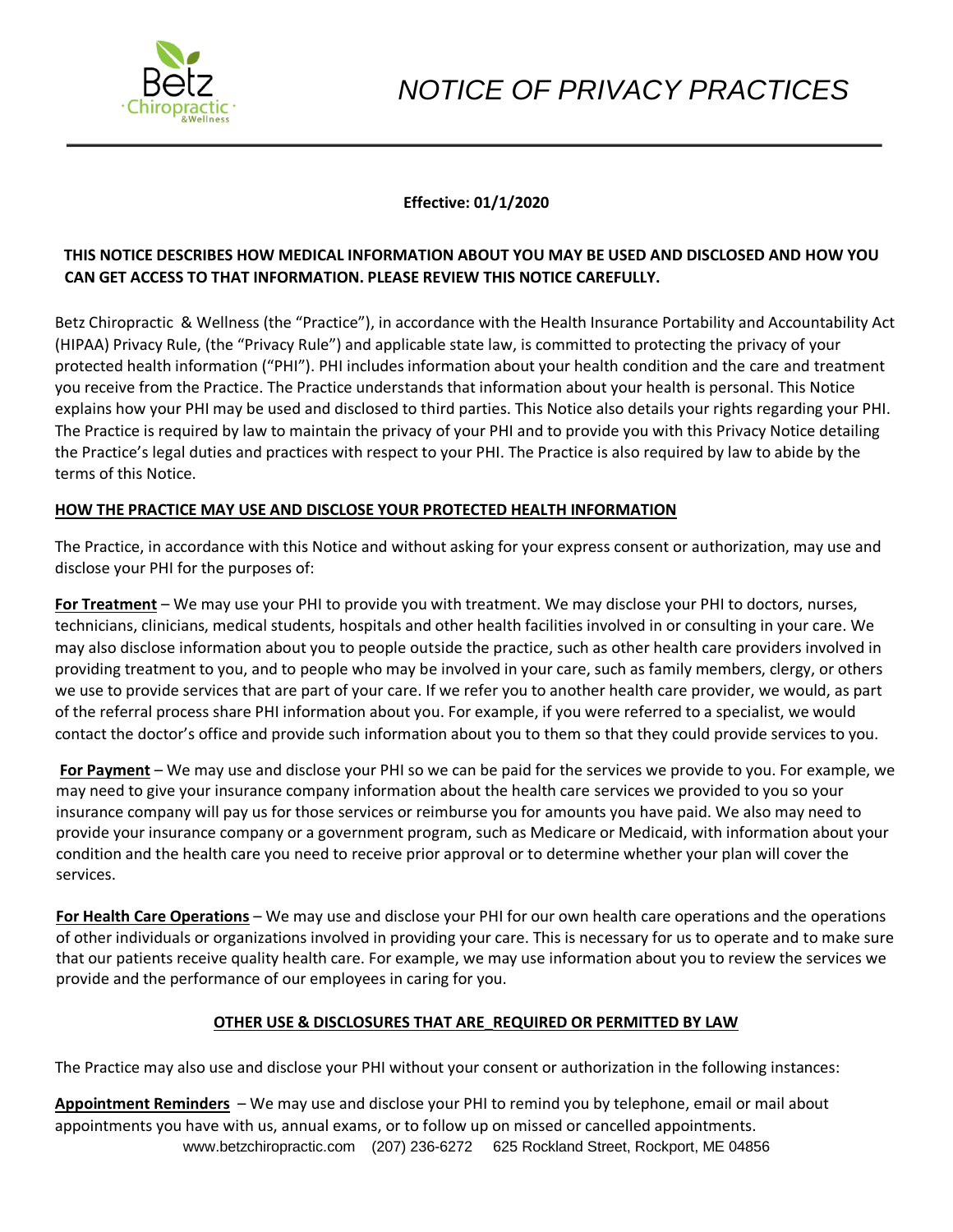

**Individuals Involved in Your Care or Payment for Your Care** – We may disclose to a family member, other relative, a close friend, or any other person identified by you, certain limited PHI that is directly related to that person's involvement with your care or payment for your care. We may use or disclose your PHI to notify those persons of your location or general condition. This includes in the event of your death unless you have specifically instructed us otherwise. If you are unable to specifically agree or object, we may use our best judgment when communicating with your family and others.

**Disaster Relief** – We also may use or disclose your PHI to an authorized public or private entity to assist in disaster relief efforts. This will be done to coordinate information with those organizations in notifying a family member, other relative, close friend or other individual of your location and general condition.

**De-identified Information** – The Practice may use and disclose health information that may be related to your care but does not identify you and cannot be used to identify you.

**Business Associate** – The Practice may use and disclose PHI to one or more of its business associates if the Practice obtains satisfactory written assurance, in accordance with applicable law, that the business associate will appropriately safeguard your PHI. A business associate is an entity that assists the Practice in undertaking some essential function, such as a billing company that assists the office in submitting claims for payment to insurance companies.

**Personal Representative** – The Practice may use and disclose PHI to a person who, under applicable law, has the authority to represent you in making decisions related to your health care.

**Emergency Situations** – The Practice may use and disclose PHI for the purpose of obtaining or rendering emergency treatment to you provided that the Practice attempts to obtain your Consent as soon as possible: The Practice may also use and disclose PHI to a public or private entity authorized by law or by its charter to assist in disaster relief efforts, for the purpose of coordinating your care with such entities in an emergency situation.

**Public Health and Safety Activities** – The Practice may disclose your PHI about you for public health activities and purposes. This includes reporting information to a public health authority that is authorized by law to collect or receive the information. These activities generally include:

- To prevent or control disease, injury or disability
- To report births or deaths
- To report child, elder, or dependent adult abuse or neglect
- To report reactions to medications or problems with products
- To notify people of recalls of products they may be using

• To notify a person who may have been exposed to a disease or may be at risk for contracting or spreading a disease or condition.

**Victims of Abuse, Neglect or Domestic Violence** – We may disclose your PHI to a government authority authorized by law to receive reports of abuse, neglect, or domestic violence, if we believe an adult or child is a victim of abuse, neglect, or domestic violence. This will occur to the extent the disclosure is (a) required by law, (b) agreed to by you, (c) authorized by law and we believe the disclosure is necessary to prevent serious harm, or, (d) if you are incapacitated and certain other conditions are met, a law enforcement or other public official represents that immediate enforcement activity depends on the disclosure.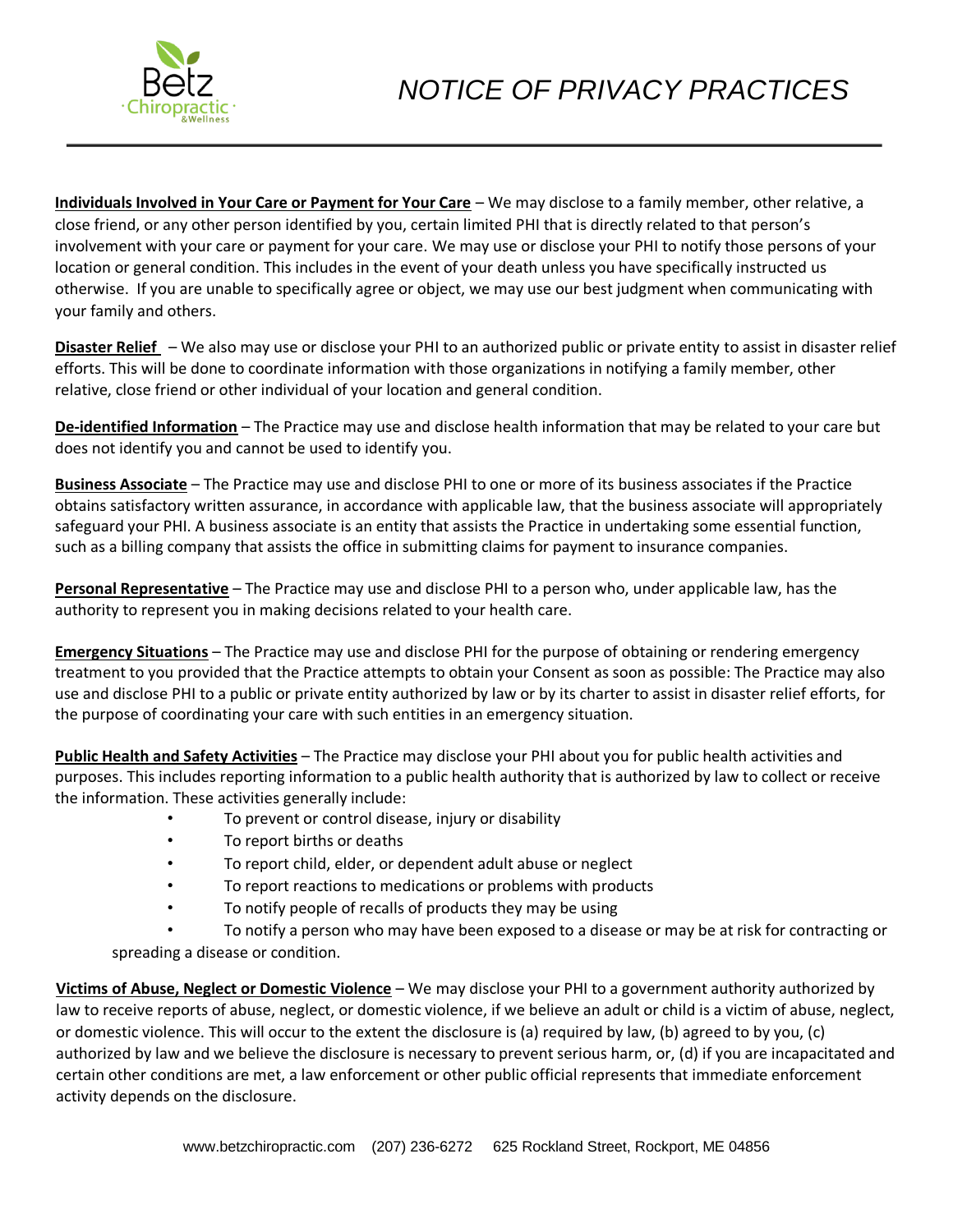

**Health Oversight Activities** – We may disclose your PHI to a health oversight agency for activities authorized by law, including audits, investigations, inspections, licensure or disciplinary actions. These and similar types of activities are necessary for appropriate oversight agencies to monitor the nation's health care system, government benefit programs, and for the enforcement of civil rights laws.

**Judicial and Administrative Proceedings** – We may disclose your PHI in response to a court or administrative order. We also may disclose information about you in response to a subpoena, discovery request, or other legal process but only if efforts have been made to tell you about the request or to obtain an order protecting the information to be disclosed.

**Disclosures for Law Enforcement Purposes** – We may disclose your PHI to law enforcement officials for these purposes:

- As required by law
- In response to a court, grand jury or administrative order, warrant or subpoena
- To identify or locate a suspect, fugitive, material witness or missing person
- About an actual or suspected victim of a crime if, under certain limited circumstances, we are unable to obtain that person's agreement
- To alert a potential victim or victims or intending harm ("duty to warn")
- To alert law enforcement officials to a death if we suspect the death may have resulted from criminal conduct
- About crimes that occur at our facilities
- To report a crime, a victim of a crime or a person who committed a crime in emergency circumstances

**To Avert Serious Threat to Health or Safety** – We will use and disclose your PHI when we have a "duty to report" under state or federal law because we believe that it is necessary to prevent a serious threat to your health and safety or the health and safety of the public or another person. Any disclosure would be to help prevent a threat.

**Coroners, Medical Examiners and Funeral Directors** – We may disclose your PHI to a coroner or medical examiner for purposes such as identifying a deceased person and determining cause of death. We also may disclose information to funeral directors so they can carry out their duties.

**Organ, Eye or Tissue Donation** – To facilitate organ, eye or tissue donation and transplantation, we may disclose your PHI to organizations that handle organ procurement, banking or transplantation.

**Workers Compensation** – We may disclose your PHI to the extent necessary to comply with worker's compensation and similar laws that provide benefits for work-related injuries or illness without regard to fault.

**Special Government Functions** – If you are a member of the armed forces, we may release your PHI as required by military command authorities. We may also release information about foreign military authority. We may disclose information about you to authorized federal officials for intelligence, counter-intelligence and other national security activities authorized by law.

# **AUTHORIZATION**

The following uses and/or disclosures specifically require your express written permission: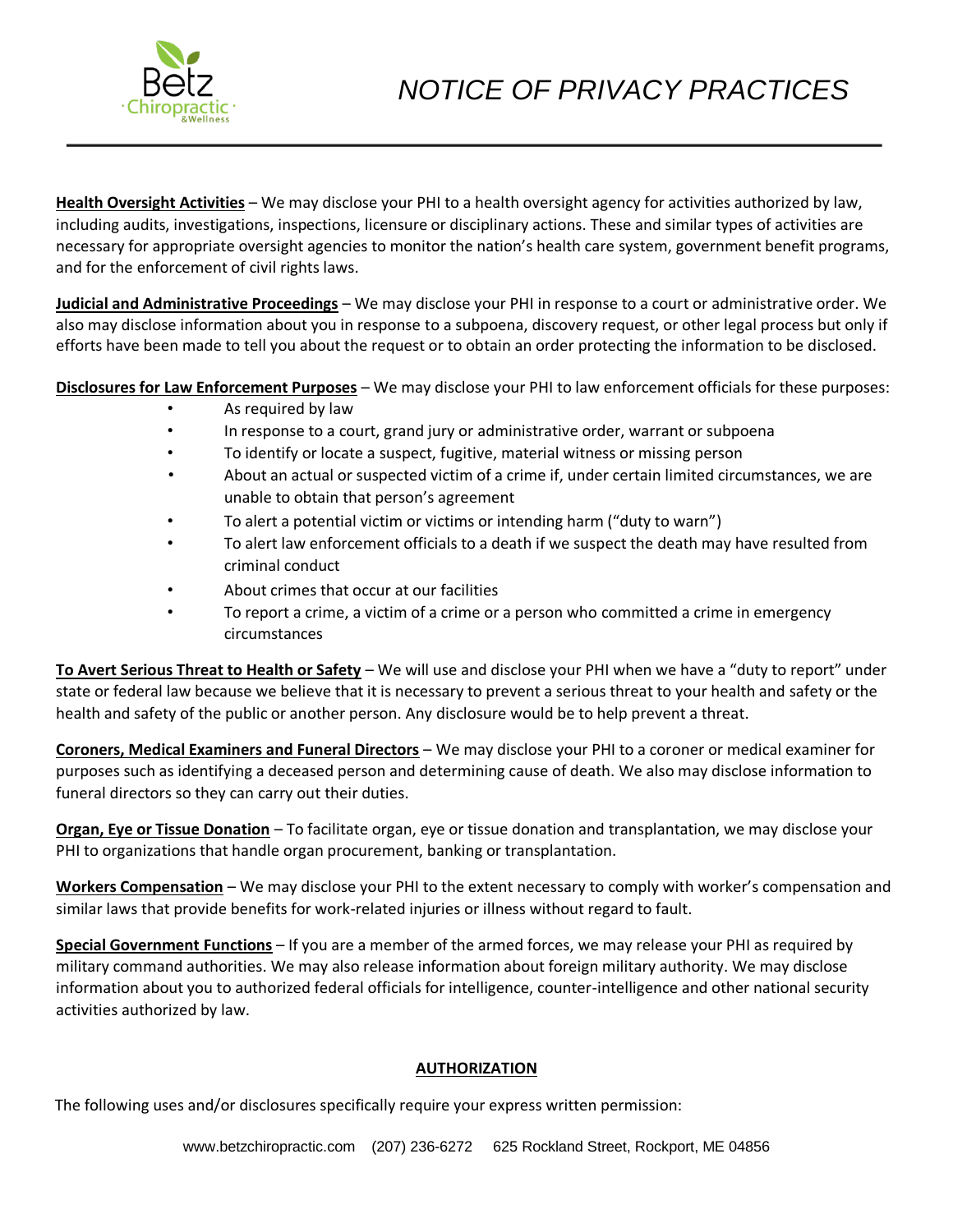

**Marketing Purposes** – We will not use or disclose your PHI for marketing purposes for which we have accepted payment without your express written permission. However, we may contact you with information about products, services or treatment alternatives directly related to your treatment and care.

**Sale of Health Information** – We will not sell your PHI without your written authorization. If you do authorize such a sale, the authorization will disclose that we will receive compensation for the information that you have authorized us to sell. You have the right to revoke the authorization at any time, which will halt any future sale.

Uses and/or disclosures other than those described in this Notice will be made only with your written authorization. If you do authorize a use and/or disclosure, you have the right to revoke that authorization at any time by submitting a revocation in writing to our Privacy Officer. However, revocation cannot be retroactive and will only impact uses and/or disclosures after the date of revocation.

# **YOUR RIGHTS**

**Right to Inspect and Copy** – You have the right to inspect and request copies of your information.

To inspect or copy your information, you may either complete an Authorization to Release/Obtain Information form or write a letter of request, stating the type of information to be released, the date(s) of service being requested, the purpose of the request, and whether you wish to review the record or receive copies of the requested information in your preferred format. We will abide by your request in the format you have requested, if we are able to do so. If we cannot provide your records to you in the requested format, we will attempt to provide them in an alternative format that you agree to. You may also request that your records be sent to another person that you have designated in writing. Direct this request to the Practice's Privacy Officer. You may be charged a fee for the cost of copying, mailing or other expenses related with your request.

We may deny your request to inspect and copy information in a few limited situations. If your request is denied, you may ask for our decision to be reviewed. The Practice will choose a licensed health care professional to review your request and the denial. The person conducting the review will not be the person who denied your request. We will comply with the outcome of that review.

**Right to Amend** – If you feel that your PHI is incorrect, you have the right to ask us to amend it, for as long as the information is maintained by us. To request an amendment, you must submit your request in writing to the Practice's Privacy Officer. You must provide a reason for the amendment.

We may deny your request for an amendment if it is not in writing or does not include a reason for wanting the amendment. We also may deny your request if the information: a) was not created by us, unless the person or entity that created the information is no longer available to amend the information, b) is not part of the information maintained by the Practice, c) is not information that you would be permitted to inspect and copy or d) is accurate and complete.

If your request is granted the Practice will make the appropriate changes and inform you and others, as needed or required. If we deny your request, we will explain the denial in writing to you and explain any further steps you may wish to take.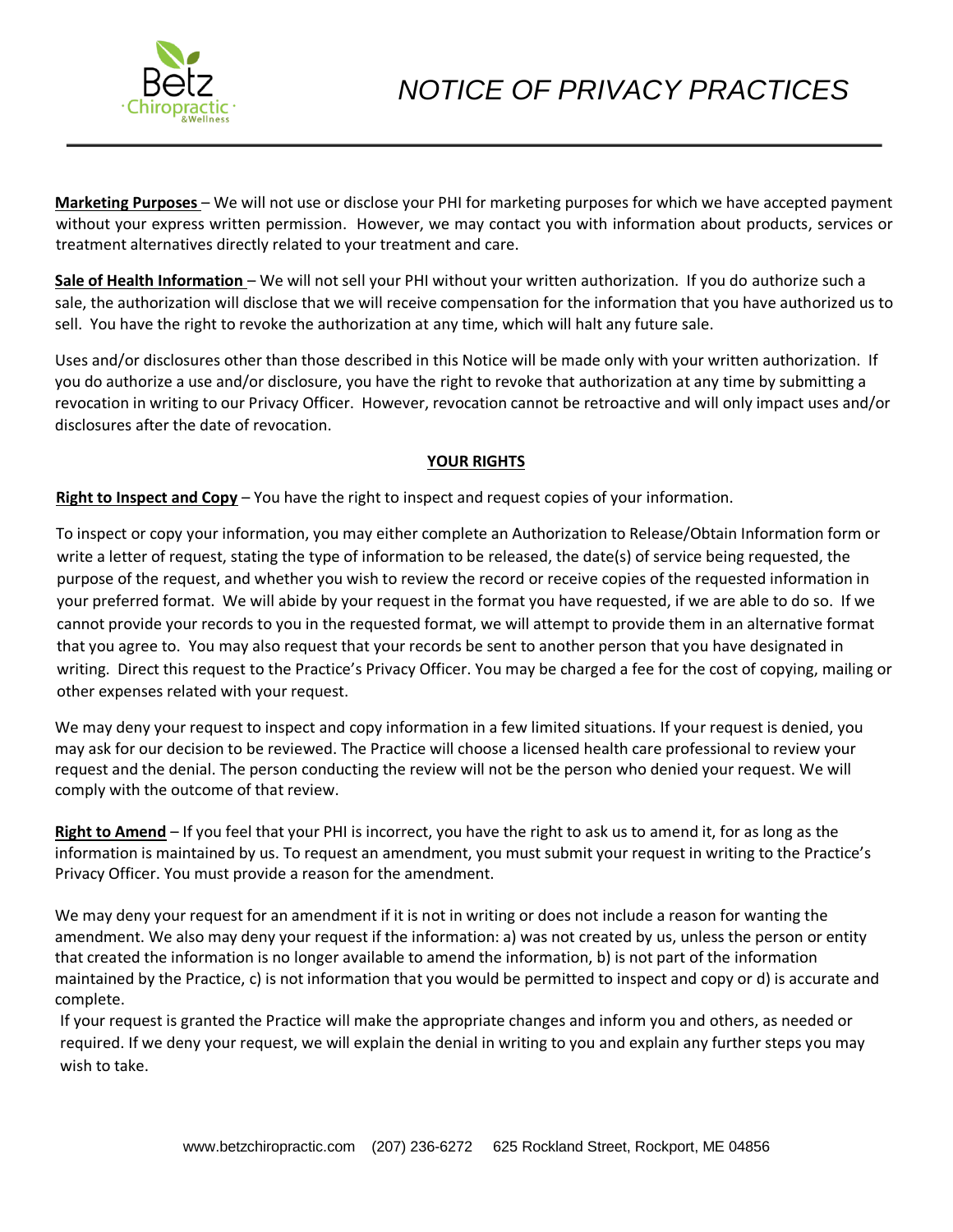

**Right to an Accounting of Disclosures** – You have the right to request an accounting of disclosures. This is a list of certain disclosures we have made regarding your PHI. To request an accounting of disclosures, you must write to the Practice's Privacy Officer. Your request must state a time period for the disclosures. The time period may be for up to six years prior to the date on which you request the list, but may not include disclosures made before April 14, 2003.

There is no charge for the first list we provide to you in any 12-month period. For additional lists, we may charge you for the cost of providing the list. If there will be a charge, we will notify you of the cost in advance. You may withdraw or change your request to avoid or reduce the fee.

Certain types of disclosures are not included in such an accounting. These include disclosures made for treatment, payment or healthcare operations; disclosures made to you or for our facility directory; disclosures made with your authorization; disclosures for national security or intelligence purposes or to correctional institutions or law enforcement officials in some circumstances.

**Right to Request Restrictions** – You have the right to request that we restrict the uses or disclosures of your information for treatment, payment or healthcare operations. You may also request that we limit the information we share about you with a relative or friend of yours. You also have the right to restrict disclosure of information to your commercial health insurance plan regarding services or products that you paid for in full, out-of-pocket and we will abide by that request unless we are legally obligated to do so.

We are not required to agree to any other requested restriction. If we agree, we will follow your request unless the information is needed to a) give you emergency treatment, b) report to the Department of Health and Human Services, or c) the disclosure is described in the "Uses and Disclosures That Are Required or Permitted by Law" section. To request a restriction, you must have your request in writing to the Practice's Privacy Officer. You must tell us: a) what information you want to limit, b) whether you want to limit use or disclosure or both and c) to whom you want the limits to apply. Either you or we can terminate restrictions at a later date.

**Right to Receive Confidential Communications** – You have the right to request that we communicate your PHI in a certain way or at a certain place. For example, you can ask that we only contact you by mail or at work, or that we speak with you concerning your PHI in a private area within our office.

If you want to request confidential communications you must do so in writing to our Practice's Privacy Officer and explain how or where you can be contacted. You do not need to give us a reason for your request. We will accommodate all reasonable requests.

**Right to Revoke Authorization** – You have the right to revoke any Authorization or consent you have given to the Practice, at any time. To request a revocation, you must submit a written request to the Practice's Privacy Officer. Any use or disclosure that has already occurred prior to the date on which your revocation of consent is received will not be affected.

**Right to a Paper Copy of this Notice** – You have the right to receive a paper copy of this Notice of Privacy Practices, even if you have agreed to receive this Notice electronically. You may request a paper copy of this Notice at any time.